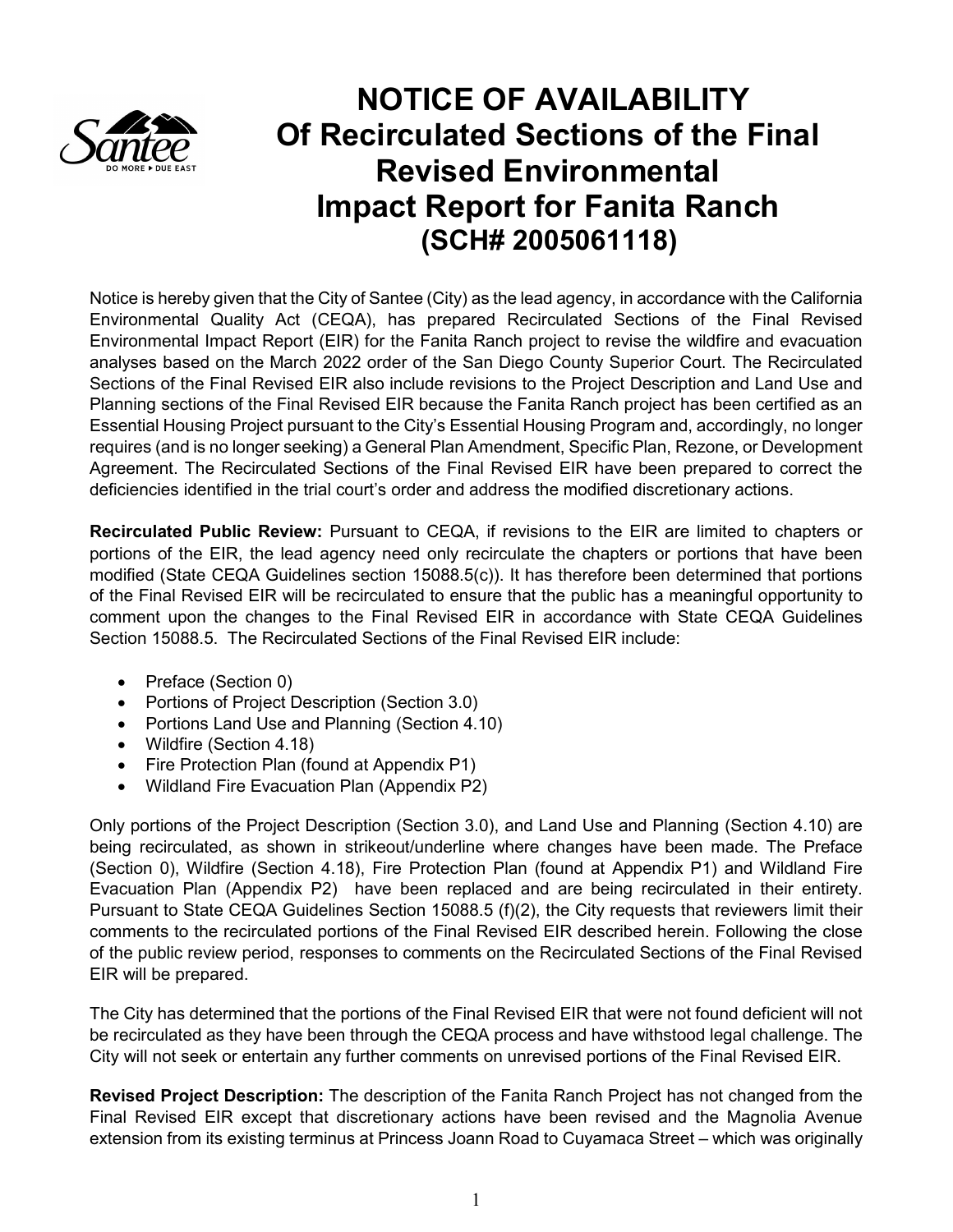proposed with the project and evaluated in the Draft EIR and First Errata to the EIR – has been added back into the project.

Fanita Ranch would be a master-planned community consisting of up to 2,949 housing units with a school, or 3,008 units without a school, up to 80,000 square feet of commercial uses, parks, open space, and agriculture uses. Development would be clustered, preserving approximately 63 percent of the site (approximately 1,650 acres) as Habitat Preserve. Development would be distributed into three villages. Each village would be defined by its location, unique physical characteristics, and mix of housing types and uses. In addition, the application identifies a Special Use Area located in the southwest corner of the site. The proposed onsite trail system would connect to existing offsite trails in Sycamore Canyon Open Space Preserve, Goodan Ranch Regional Park, Mission Trails Regional Park, and Santee Lakes Recreation Preserve. Improvements to three Santee General Plan Mobility Element streets (Fanita Parkway, Cuyamaca Street, and Magnolia Avenue) would occur to improve and connect the existing segments of these roadways to the Fanita Ranch project site. The Santee General Plan identifies Fanita Ranch as Planned Development (PD). Discretionary actions include EIR Certification, Development Plan, Vesting Tentative Map, Development Review Permit and Conditional Use Permits.

The site is not listed as a hazardous waste and substance site pursuant to Section 65962.5 of the Government Code. This includes, but is not limited to lists of hazardous waste facilities, land designated as hazardous waste property, and hazardous waste disposal sites, and the information in the Hazardous Waste and Substances Statement required under subsection (f) of that Section.

**Case File:** Environmental Impact Report AEIS2022-4

**Related Case Files:** Vesting Tentative Map TM 2022-1, Development Review Permit DR2022-4; and Conditional Use Permits P2022-1, P2022-2, P2022-3.

**Applicant:** HomeFed Fanita Rancho LLC

**Project Location:** The Fanita Ranch project site consists of approximately 2,638 acres of land located in the northern portion of the City of Santee in eastern San Diego County. The site lies north of State Route (SR) 52 and west of SR-67 and would be accessed from the future northerly extensions of Fanita Parkway and Cuyamaca Street via Mast Boulevard and the future extension of Magnolia Avenue to Cuyamaca Street. The project site is bordered by Marine Corps Air Station Miramar and Padre Dam Municipal Water District facilities to the west including Santee Lakes Recreation Preserve; open space/recreational areas including Goodan Ranch Regional Park and Sycamore Canyon Open Space Preserve to the north and west; City residential neighborhoods to the south and the unincorporated residential community of Eucalyptus Hills to the east. Please see attached map.

**Document Availability:** The Recirculated Sections of the Final Revised EIR for the Fanita Ranch project can be reviewed during regular business hours at the following locations:

> City of Santee Department of Development Services (Building 4) City of Santee Clerk's Office (Building 3) 10601 Magnolia Avenue, Santee, CA 92071

> > Santee County Library 9225 Carlton Hills Boulevard, Santee, CA 92071

Electronic copies of the Recirculated Sections of the Final Revised EIR can also be downloaded from the City's website at https://www.cityofsanteeca.gov/services/projectenvironmental-review.